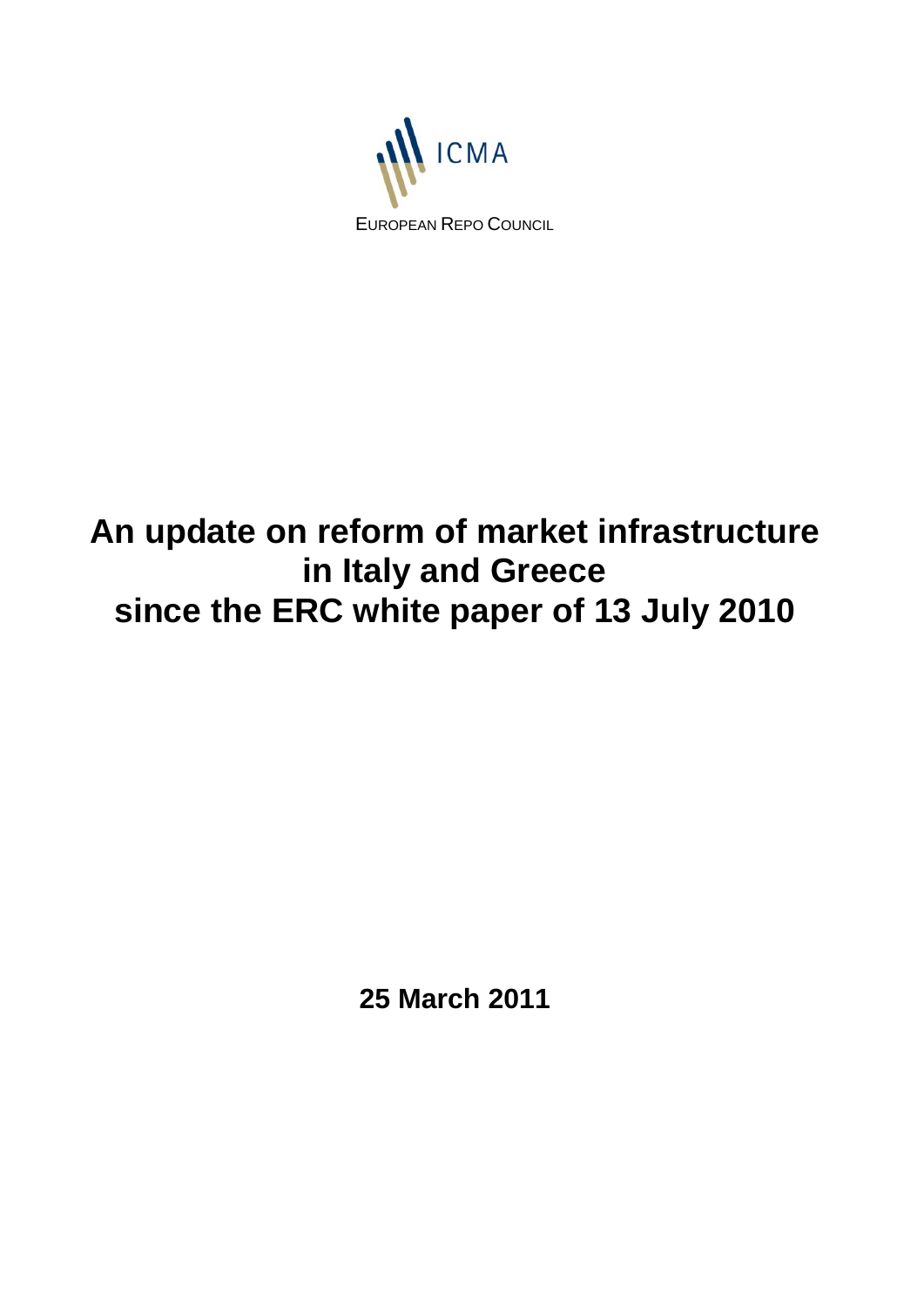## **An update on reform of market infrastructure in Italy and Greece since the ERC white paper of 13 July 2010**

## **1 Introduction**

- 1.1 In July 2010, the ICMA's European Repo Council published "A white paper on the operation of the European repo market, the role of short-selling, the problem of settlement failures and the need for reform of the market infrastructure".<sup>[1](#page-1-0)</sup> Among other things, this document highlighted concerns among market users about the persistence of barriers to interconnectivity between the ICSDs and the domestic CSDs in Greece, Italy and Spain. These barriers have undermined the efficiency of cross-border transfers of securities, fragmented the European financial markets and exacerbated the impact of the recent crisis. They have remained in place despite many years of strenuous effort to create a single European financial market.
- 1.[2](#page-1-1) The ERC White Paper was updated in December 2010. $^2$  This document sets out subsequent responses by the Greek authorities and the Italian CSDs, and summarises progress since July 2010 towards the elimination of the identified barriers to interconnectivity. There is nothing further to report on Spain.

### **2 Italy**

#### **2.1 The problem**

- 2.1.1 Long-standing concerns over obstacles to interconnectivity between the Italian CSD and the ICSDs were accentuated by a dramatic increase in delivery failures on transactions (mainly repos) cleared through the international CCP, LCH.Clearnet, during 2009-10, but not those cleared through the domestic CCP, CC&G. The problem appeared to coincide with the start of same-day transactions in CCP-guaranteed repos in November 2009 and was widely attributed to this initiative, although other commentators argued that the surge in fails reflected market turbulence and short-selling by international investors, who mainly clear through LCH.Clearnet. The latter argument highlights an institutional fault line across the Italian securities market caused by the lack of securities lending by domestic institutions, who are the predominant holders of Italian government securities, to international investors, who are frequently the most active users.
- 2.1.2 Following the harmonisation of most settlement shaping sizes, there has been a significant reduction in delivery failures cleared through LCH-Clearnet, from a peak in May 2010 of almost 11% (in terms of value and

<span id="page-1-1"></span><sup>2</sup>The Update can be accessed via: [https://www.icmagroup.org/ICMAGroup/files/2a/2a675b39-78b2-4697-](https://www.icmagroup.org/ICMAGroup/files/2a/2a675b39-78b2-4697-8ab9-3471cd6fe179.pdf) [8ab9-3471cd6fe179.pdf](https://www.icmagroup.org/ICMAGroup/files/2a/2a675b39-78b2-4697-8ab9-3471cd6fe179.pdf)

<span id="page-1-0"></span><sup>&</sup>lt;sup>1</sup> The White Paper can be accessed via: https://www.icmagroup.org/ICMAGroup/files/ac/ac9739eb-6c8b-<br>4d0f-9f5c-d0f13e89bd8e.pdf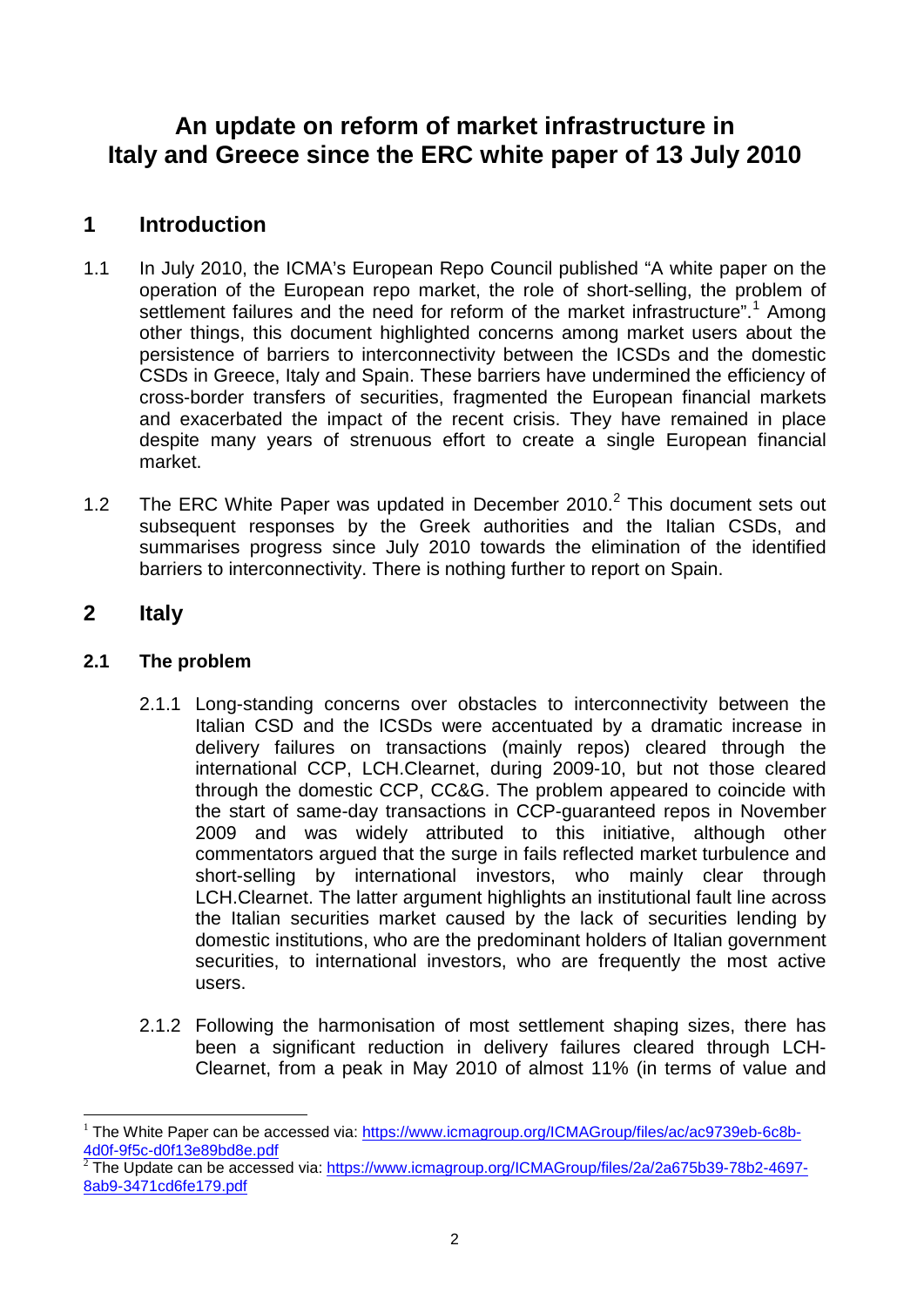including delivery failures rolled over from previous days) to less than 2.5% in August 2010 (although the percentage has risen since).

- 2.1.3 The fundamental barrier to interconnectivity with Italy seems to arise because the various settlement cycles at the CSD are not fully integrated. Once instructions are passed from the daytime batch-processing cycle into RTGS, if they fail, they remain in RTGS and are not recycled on into the overnight batch-processing cycle, where they could be cancelled against matching instructions. Furthermore, because RTGS lacks both a technical netting functionality and a bilateral facility for users to fix unsettled instructions by mutually-agreed correction, amendment or cancelation, such instructions accumulate within RTGS for up to 10 days, increasing credit exposures and delaying buy-in's, thereby amplifying the cost of failing.
- 2.1.4 There is concern that the difficulties posed by RTGS result in the concentration of settlement in the overnight batch-processing cycle (96% by number of instructions, 80% by value). The CSD has argued that the concentration of settlement in the overnight batch-processing cycle was a sign of settlement efficiency, but recognised best practice is for settlement to be spread across all cycles.
- 2.1.5 The build-up of unsettled instructions in RTGS has a number of adverse knock-on effects. One of these is the requirement by local custodian banks for very early telephone pre-matching of settlement instructions in order to validate instructions before they are submitted to the CSD. Telephone prematching delays the start of settlement and compresses the business day.
- 2.1.6 The effective settlement window is compressed at the end of the day by: (1) access to the RTGS between 16:10 and 18:00 CET being reserved for local custodians; (2) the lateness of settlement reports from the overnight batchprocessing cycle; and (3) the late finality of the daytime batch-processing cycle (13:15 CET). Reduced access, late reports and late finality do not give users sufficient time to arrange re-use of their securities.
- 2.1.7 The CSD used to specify different shape sizes for CCP and OTC transactions. In 2010, the CSD harmonised shaping at EUR 5 million for all CCP and OTC transactions, except same-day CCP transactions. As noted, this seems to have had a significant impact on fails. However, some users also wish to see the shaping of the opening leg of same-day CCP transactions. This has been impossible to date, as the opening leg of these transactions is settled in RTGS and the closing leg in the batchingprocessing cycles.
- 2.1.8 Concern was expressed in the White Paper about the blurring of functions between the CSD and CCPs, as netting calculations are performed by the CSD, which passes the results to the CCPs. However, the CSD has explained that the CCPs are outsourcing only settlement and payment netting calculations to the CSD, and that the CCPs continue to perform risk netting calculations independently.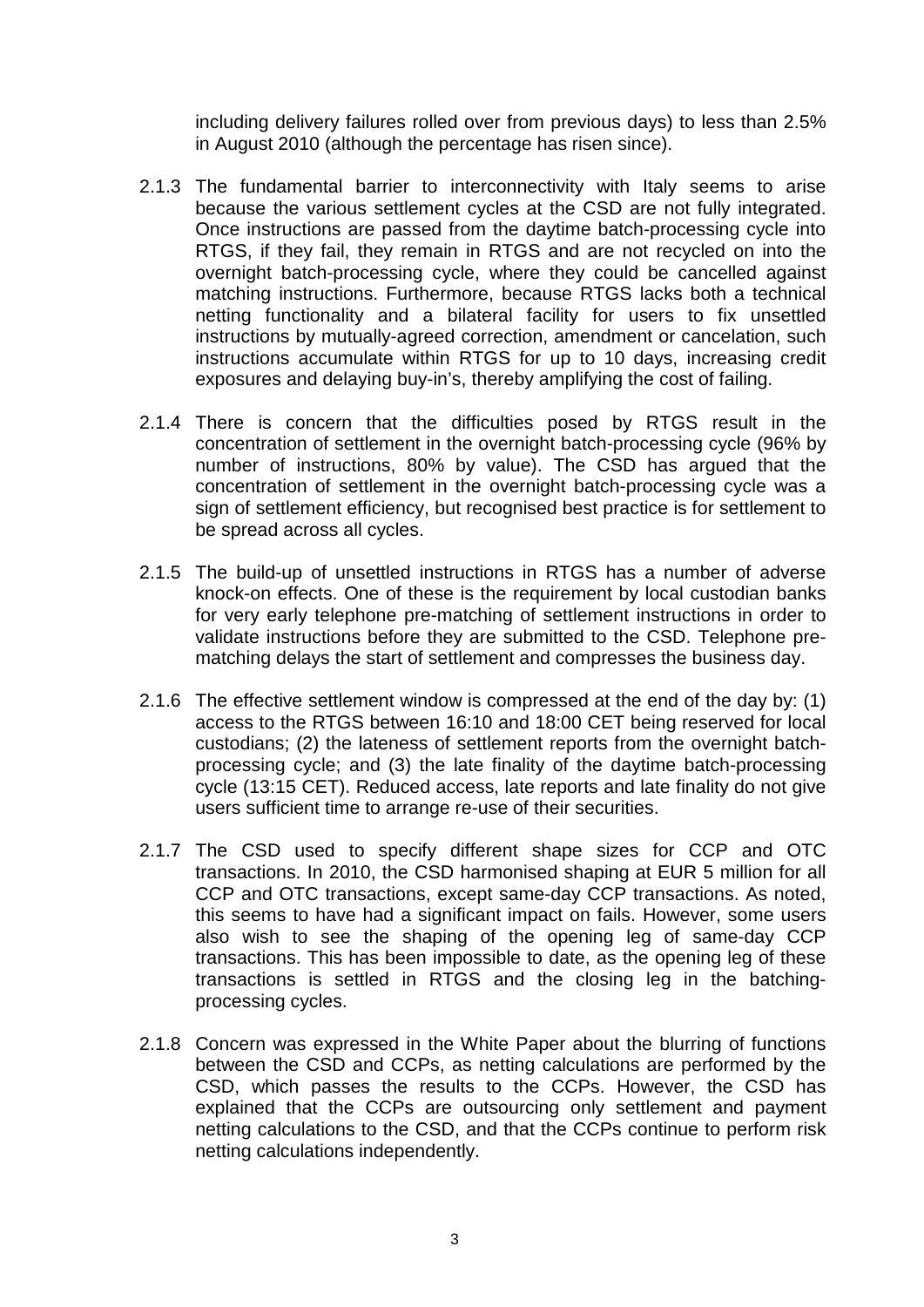#### **2.2 Initial response from the CSD**

- 2.2.1 The CSD stated that it provided tools that allow users to perform early matching of transactions by using segregated accounts (Conte Liquidatori) for each customer. However, it is unclear whether this is a practical solution.
- 2.2.2 It was originally argued that a settlement report issued at 07:00 CET (ie 7:00 am) on settlement date (S) provided users with sufficient information to be able to arrange re-use of their securities. The 07:00 deadline is apparently the time stated in the CSD user manual but the actual time of publication was 00:00 (CET). However, even this was regarded by many users as too late.
- 2.2.3 The CSD clarified that late access was restricted to all direct participants/clearing members (not just local custodians) and argued that the cut-off time of 16:10 compared well with other settlement systems.

#### **2.3 Latest response from the CSD**

- 2.3.1 In October 2010, the CSD informed the ERC of plans for a fundamental upgrading of the Italian settlement process in two stages in 2011 in anticipation of the introduction of T2S in 2014. These plans had the potential to resolve many of the existing barriers to interconnectivity between the CSD and the ICSDs:
	- The abolition of the daytime batch-processing cycle by the end of 2011, so that only RTGS would operate during the day. Moreover, unsettled instructions would be recycled from the RTGS into the overnight batchprocessing cycle, where they could be cancelled against matching instructions. This change could resolve many of the interconnectivity issues raised in the White Paper.
	- A clutch of new facilities that could improve settlement efficiency and would remove the need for telephone pre-matching.
		- o A technical netting (*optimisation*) facility in RTGS by the end of 2011.
		- o A bilateral facility by June 2011 to allow users to cancel unsettled instructions in RTGS.
		- o A *hold-and-release* facility for OTC transactions by June 2011.
		- o A facility to match instructions at the level of each client and not just for the clearing member/direct participant.
- 2.3.2 The CSD's proposals did not include the extension of auto-collateralisation (self-collateralising repos) from the overnight batch-processing cycle into RTGS, largely due to circumstances which the CSD said was beyond their control.
- 2.3.3 Following a meeting with major clients in December 2010 and a management re-organisation, the plans of the CSD have become fluid and it is no longer clear whether the upgrade outlined in October 2010 will now be carried out. Given the short interval until T2S, the suggested changes were not seen as cost-effective. Clients were also concerned that the changes might not be compliant with T2S and would have to be modified closer to the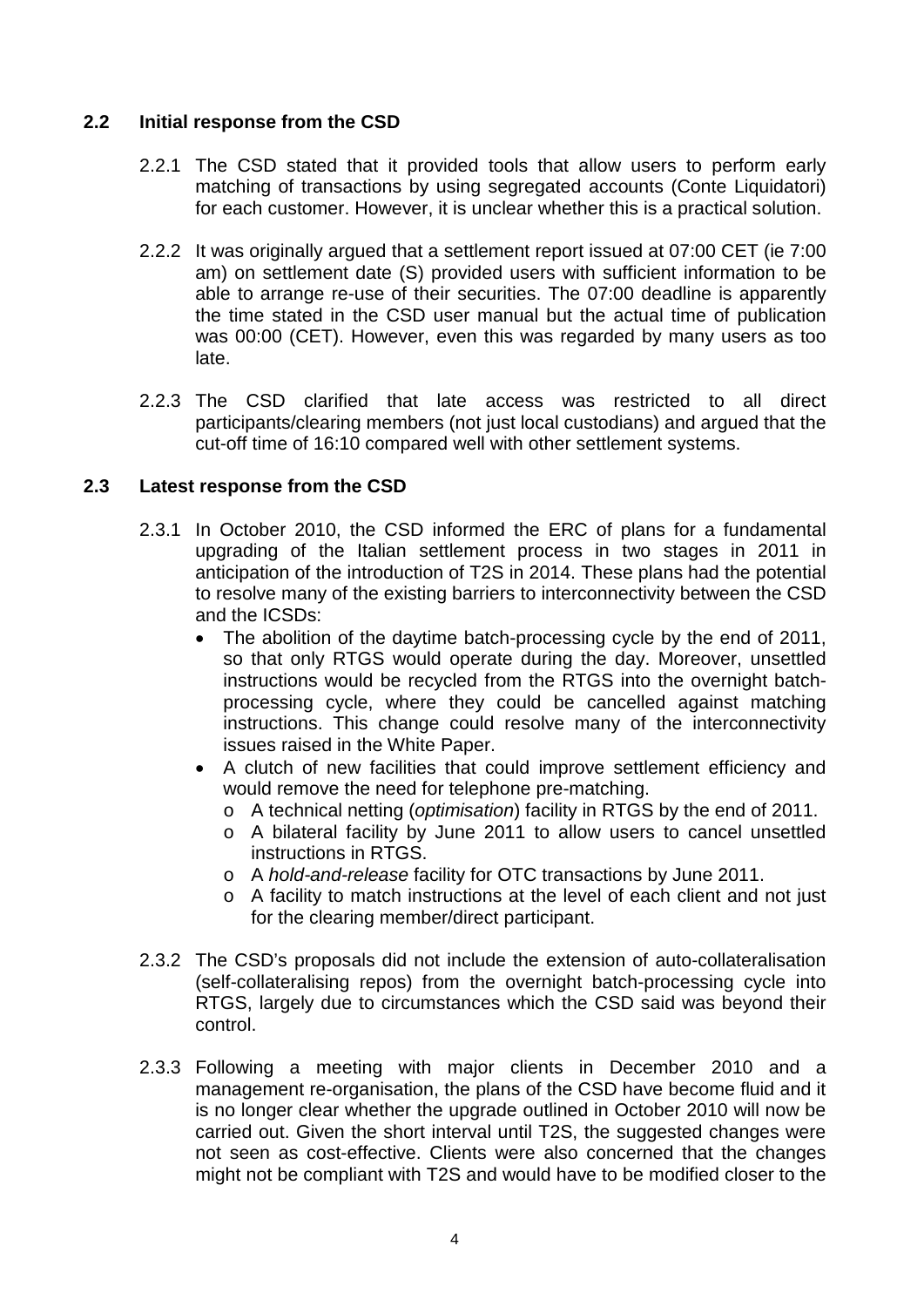time of its introduction. A working group has been formed with customers to decide the order of priorities and draw up a strategic "road map" towards T2S, which the CSD will join in the "first wave" of the system's implementation. It is hoped that a clearer picture will emerge by the middle of 2011.

- 2.3.4 A triparty repo service and collateral management functionality will be introduced by the CSD in September 2011.
- 2.3.5 The CSD has clarified that it in fact issues settlement reports by 22:00 on S-1. The CSD believes that delays in the receipt of the results of the overnight batch-processing are due to custodians. One ICSD has confirmed that the "technical limitations" of its sub-custodian prevents the ICSD from forwarding reports of settlement results before about 06:00.

#### **3 Greece**

#### **3.1 The problem**

- 3.1.1 Liquidity in the market in Greek government securities has been severely constrained by chronic barriers to interconnectivity between the CSD and the ICSDs, the unforeseen consequences of the attempt to impose settlement discipline through the imposition of a punitive compulsory buy-in mechanism and the underlying illiquidity of securities lending. These problems have been exacerbated by the Greek sovereign debt crisis, which has fragmented the market by isolating the domestic banks who are the principal holders of Greek government securities.
- 3.1.2 The underlying interconnectivity problems include:
	- The practice by custodian banks of pre-matching settlement instructions by telephone or exchange of files. This results in custodians releasing settlement instructions to the CSD only on the settlement date and only if they are certain of delivery. Pre-matching is not an official requirement but appears to have been adopted by custodians following the introduction by the CSD of a centralised repo auction which forced buy-ins at punitive prices on sellers of Greek government securities who fail to deliver. This "forced auction" takes place at 15:00 CET on the domestic electronic trading system, HDAT. The forced auction may have artificially suppressed delivery failures and thereby overstated the true efficiency of the CSD, as local custodians will not enter instructions into the CSD for cash or repo transactions unless they are certain of delivery. The CSD discontinued the forced auction in February 2009, but pre-matching by custodians continued. The forced auction was re-activated in April 2010, although only for delivery failures on HDAT (which consequently suffered a sharp loss of business). However, the pre-matching of OTC (ie nonelectronic) transactions persists, reportedly because of procedural inertia and the risk that a delivery failure in an OTC transaction could cause an onward fail in an electronically-negotiated transaction. The CSD opened discussions with local agent banks to encourage them to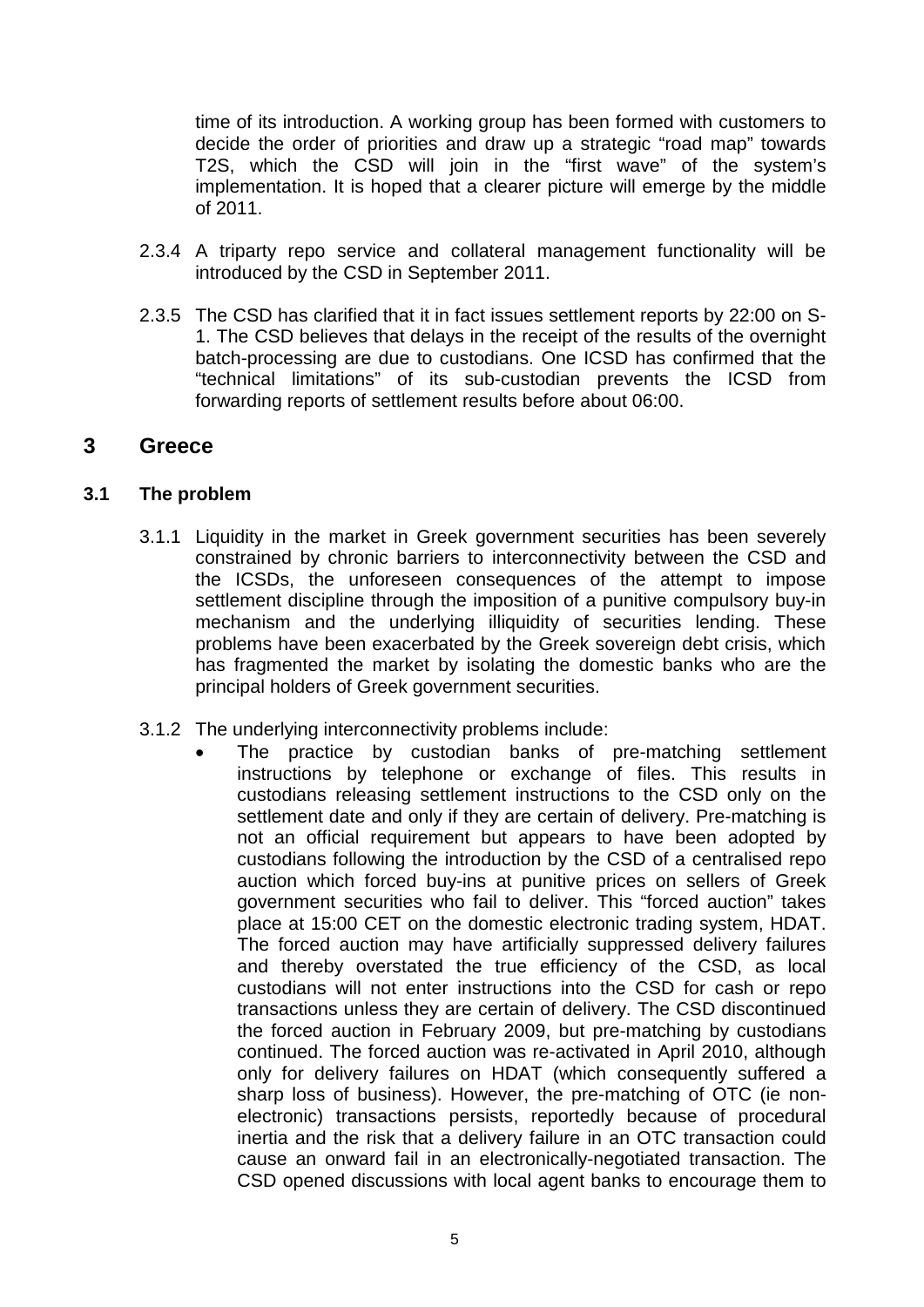abandon pre-matching and offered to consider alternatives such as a "hold-and-release" mechanism, but no progress has been reported.

- The use of omnibus accounts by some local custodians. The opacity of such accounts may encourage custodians to hold back from entering settlement instructions until securities are known to be available in order to prevent the inadvertent use of holdings of securities belonging to the wrong client.
- The lack of an overnight batch-processing cycle, which means there is no opportunity before or early on the settlement date to validate and match settlement instructions, and identify and fix potential delivery failures, or to match and net off opposite transactions in order to reduce settlement volume and improve settlement efficiency. In November 2009, a facility was introduced by the CSD which recycled failed instructions to the next settlement date for up to 10 days. This initiative came under political attack, on the pretext that it was facilitating short-selling of Greek government securities. In the event, recycling was not effective due to the underlying scarcity of securities.
- The shortness of the settlement cycle. The CSD is open from 07:00 to 14:30 CET (local time is CET+1), but the effective settlement window is much shorter, because:
	- There is a lack of liquidity in the system during the first two hours of the morning session, apparently due to the reluctance of custodian banks to pay cash into the RTGS process early in the day. Consequently, most settlement takes place after 09:30 CET.
	- For electronic transactions, the settlement window closes earlier because of the deadline imposed by the Hellenic Banking Association (HBA), which represents all custodian banks, in order to meet the CSD deadline of noon CET (compared to 14:30 CET for OTC transactions). This leaves little time to input settlement instructions and even less time to resolve potential delivery failures, as well as tying up securities and precluding their re-use for crossborder transactions.
	- The CSD had agreed to start settlement at 20:00 CET on S-1 but this has yet to happen.
- The concentration of settlement of OTC instructions --- accounting for about 15% of total settlement --- at the end of the settlement day. This may reflect liquidity problems at Greek banks, which cause them to delay settlement as long as possible, and the early close of the CSD for electronic transactions, but could also be due to custodians giving priority in collateral allocation to electronic transactions, because these are subject to the forced auction.
- The lack of shaping of settlement instructions. Although transaction size is currently small, this issue will become increasingly important as the market develops.
- 3.1.3 During the Greek sovereign debt crisis, the local repo market seized up. The simultaneous collapse in the credit of Greek counterparties and the Greek government raised the spectre of "wrong way risk" in the repo market for Greek government securities (the positive correlation between the credit risks of repo counterparties and the issuer of collateral securities). Greek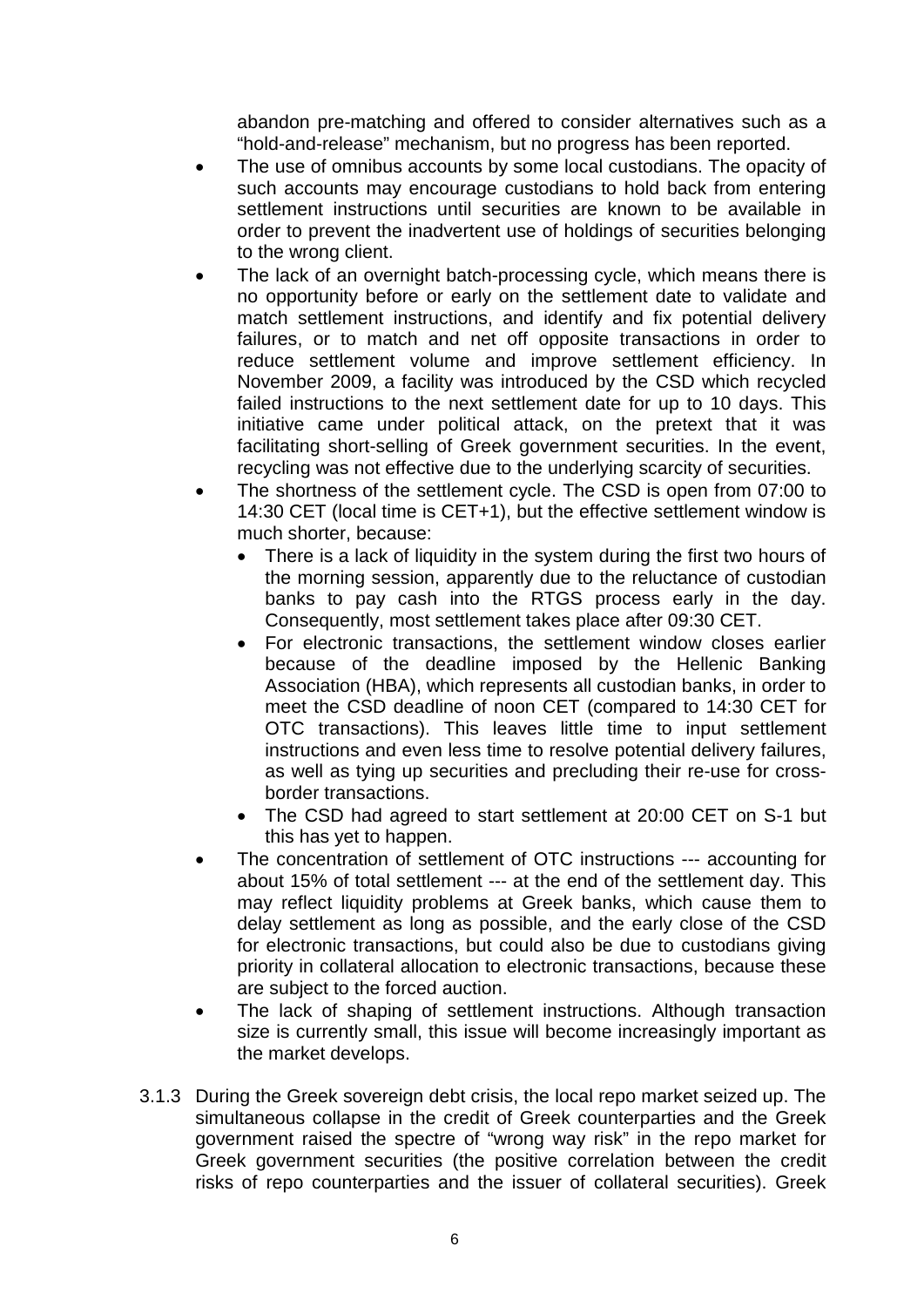banks --- the main holders of Greek government securities --- have been effectively isolated as borrowing counterparties, so primary dealers have been unwilling to quote for fear of going short, which has severely damaged repo and cash market liquidity. The collateral famine may have been made worse by the diversion of Greek securities into the ECB as collateral to access central bank liquidity.

- 3.1.4 In the White Paper issued in July 2010, the ERC outlined a number of suggestions to release the pool of securities trapped in local custodian banks or rendered inaccessible because of credit objections to Greek counterparties, including:
	- A standing repo facility for primary dealers at the Greek debt management office (PDMA) or Bank of Greece along the lines of the facilities offered by the debt management agencies in Belgium, Netherlands, Portugal and the UK, lending temporary issues of securities which are scarce in the market (phantom/synthetic bonds). This would relieve the illiquidity of the Greek market and remove the need for the forced auction. An alternative in the form of a bond exchange was also mooted.
	- Interposing a CCP in a reformed daily repo auction to clear unsettled short positions. However, as credit issues would prevent Greek banks gaining access to an existing CCP, it was suggested that the PDMA act as a credit intermediary. Market users appeared to be willing to accept Greek sovereign risk in order to resolve settlement problems. It was generally accepted that the implicit borrowing fee needed to be high, in order to attract securities lenders (repo sellers), but only if the fee was capped and not disproportionate (in contrast to the forced auction). Initial suggestions were for a fee of 5-10%.
	- Encouraging the ECB to recycle the Greek government securities that it is holding back into the market (while recognising that the ECB only has the power to recycle the securities that it has purchased since May 2010).

#### **3.2 Initial responses**

- 3.2.1 The HBA refused to extend the deadline for the settlement of electronic transactions to 13:30 CET because of unspecified operational reasons.
- 3.2.2 The CSD agreed to consider an extension to the settlement day, but has been waiting to see if earlier settlement instructions would help. It appears that the start of settlement has still not been brought forward to 20:00 CET on S-1.

#### **3.3 Latest responses**

- 3.3.1 In December 2010, a delegation from the ERC and AFME/EPDA met with the Greek Public Debt Management Agency (PDMA) to "brainstorm" about possible solutions to the current market impasse. Topics included:
	- an overnight repo facility to lend synthetic (ie temporarily issued) securities to primary dealers